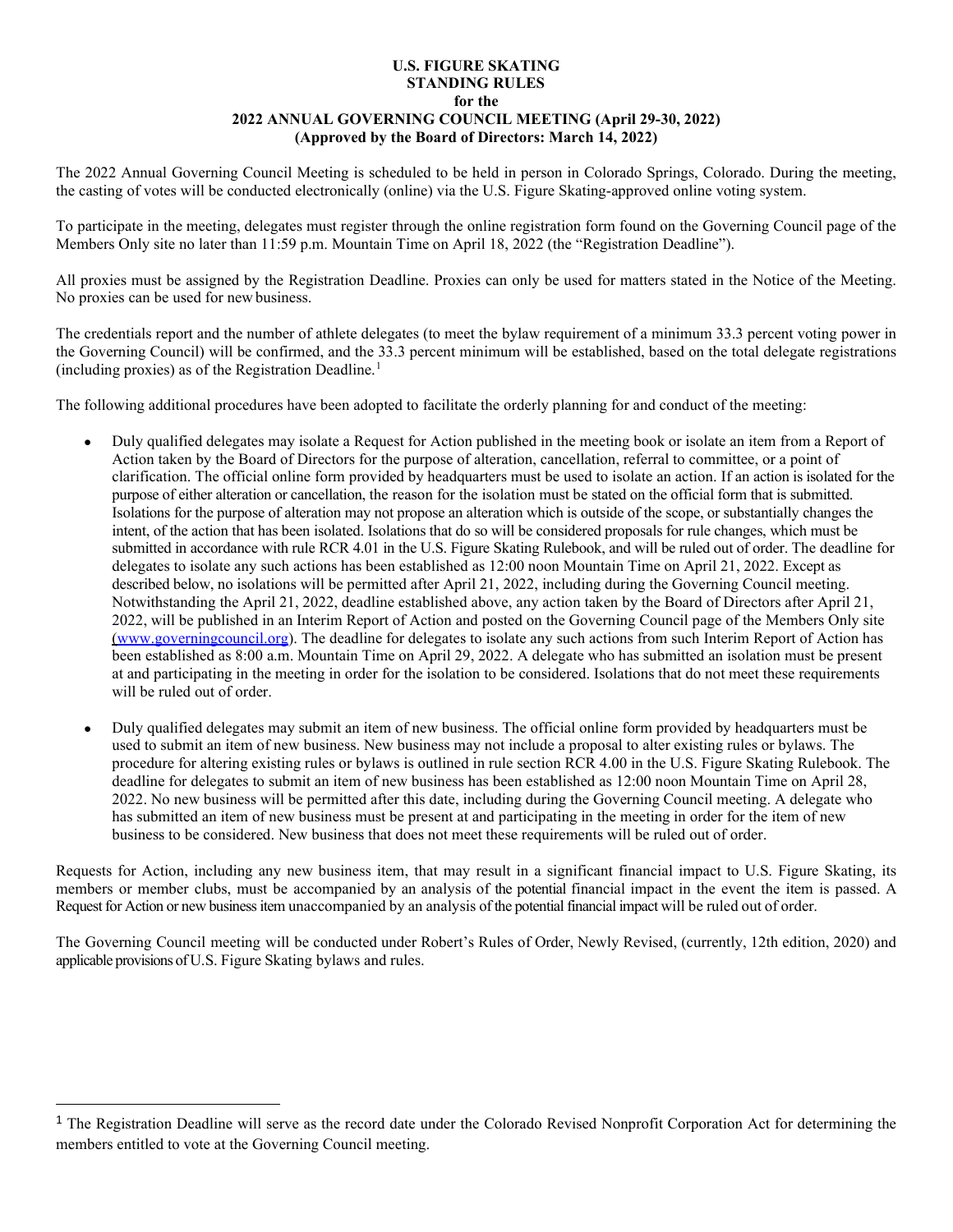## **CONDUCT OF THE GOVERNING COUNCIL BUSINESS MEETING**

- 1. To facilitate operations and voting, the meeting will be arranged with the board members together in front of delegate seating. Reserved seating will be provided for past presidents, VIPs, honorary members, athlete delegates and committee chairs.
- 2. The president will act as chair, except in such circumstances when the president delegates the chair to the parliamentarian.
- 3. Group coordinator reports presented to the Governing Council will not exceed 15 minutes.
- 4. Reports posted online will not be presented orally; however, in the event of a substantial change, that change will be announced at the meeting. Changes should be avoided if at all possible.
- 5. The chair should attempt to clearly present questions prior to voting in an effort to allow participants to understand the effects of their vote before casting it.
- 6. When addressing the meeting, everyone must speak into a microphone. The speaker's name and the name of the club or office represented must be stated.
- 7. No action, with the exception of unanimous consent, nominations, those presented by committee or in the meeting book, can be requested nor discussion allowed unless a motion has been made and seconded.
- 8. Discussion, including questions and answers, must be directed through the chair when these are in order. Conversation between members or delegates is prohibited during proceedings except questions and answers directed through the chair when these are in order.
- 9. A speaker may not exceed three minutes unless consent of the assembly is obtained. A request for such consent should be addressed to the chair. Discussion on any subject shall not exceed 15 minutes unless consent of the assembly is obtained.
- 10. No one may speak more than twice in one day on the same question. A second speech is not permitted until all who wish to speak have been heard once. If debate is closed before a second speech is made, the opportunity is lost.
- 11. In general, the maker of a motion will be given the first opportunity to speak to the question.
- 12. In general, proponents of each side of a question will be heard in equal number. If a motion appears to have a majority, the chair will call for the vote.
- 13. Speakers may not use any slides or visual aids during debate.
- 14. Policy is debated and adopted at U.S. Figure Skating business meetings. Rules implementing policy are written in committees. New business and floor amendments affecting rules must be made in the form of policy statements and moved in principle with an instruction to the appropriate committee to write the implementing language in the rules. For determination of intent during this process, the maker of the motion being implemented will be consulted. Rule writing is no part of debate and is out of order during the meeting. The chair will prevent attempts to write rules during debate.
- 15. The online voting system will be used for voting. There will be no voice votes. The results will be calculated electronically by the online voting system. A headquarters representative, along with an independent representative, will confirm the voting results, which will be announced when the results are available. However, to facilitate action on matters for which approval is sought, the adoption by the delegates of matters by unanimous consent may be used.
- 16. Those delegates who hold proxy votes will not be able to split them (i.e. for any given item for which a vote is taken, when a delegate casts a vote, the delegate will not be able via the online voting system to indicate both a "yes" vote and a "no" vote, i.e., when a vote is cast it will have to be voted in full as a "yes" or "no" or "abstention"). Delegates should take this into account when assigning proxies and should consider assigning their proxies to a delegate who will be voting their own vote the same as the person who is assigning the proxy to the delegate.